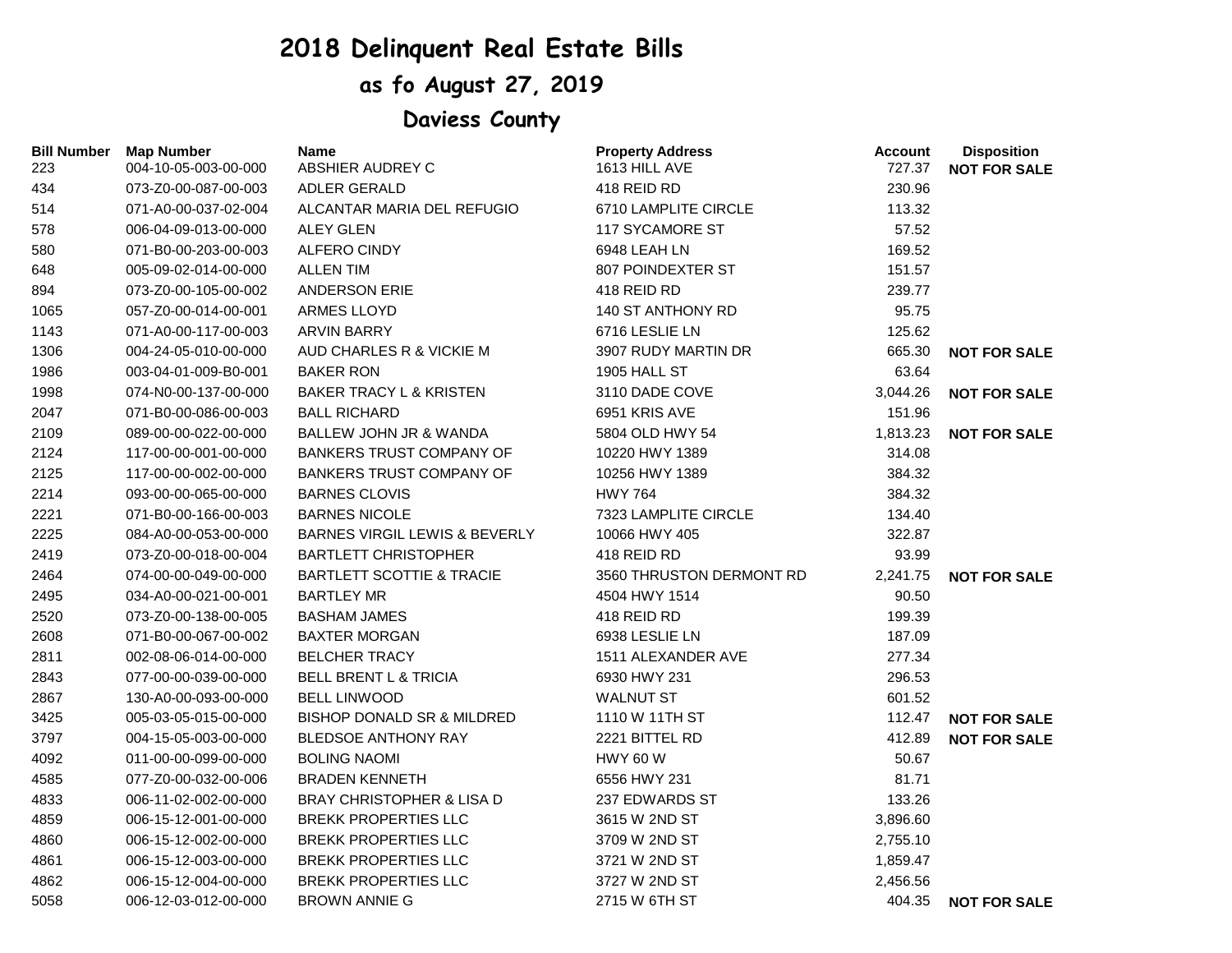| 5084  | 005-11-14-012-00-000 | <b>BROWN CARL LEE JR</b>            | 2428 W 7TH ST                 | 251.10   |                     |
|-------|----------------------|-------------------------------------|-------------------------------|----------|---------------------|
| 5168  | 001-09-15-019-00-000 | <b>BROWN JIMMIE S</b>               | 2029 E 10TH ST                | 881.30   |                     |
| 5435  | 073-Z0-00-129-00-003 | <b>BRYANT ELAINE</b>                | 418 REID RD                   | 99.28    |                     |
| 5615  | 006-06-11-006-00-000 | <b>BUNCH LARRY W &amp; VIRGINIA</b> | 1427 W 5TH ST                 | 84.99    |                     |
| 5681  | 002-05-09-014-00-000 | <b>BURDEN NORMA JEAN</b>            | 1107 HALL ST                  | 94.17    |                     |
| 5698  | 042-A0-00-017-00-000 | BURDEN WILLIAM G & MELINDA REECE    | 7810 HWY 81                   | 274.88   |                     |
| 6032  | 033-00-00-033-00-000 | <b>BYRNE MICHAEL A</b>              | <b>HWY 554</b>                | 208.72   |                     |
| 6408  | 005-11-12-002-00-000 | CALHOUN SCOTT                       | 618 OMEGA ST                  | 174.13   | <b>NOT FOR SALE</b> |
| 6621  | 005-05-01-004-00-000 | <b>CAPPS DURBIN CRYSTAL</b>         | 520 FOUST AVE                 | 164.39   |                     |
| 6624  | 005-05-01-003-00-000 | <b>CAPPS JOHNNY SR</b>              | 516 FOUST AVE                 | 193.70   |                     |
| 6662  | 005-11-17-009-00-000 | <b>CARDEN SHARON GAYLE</b>          | 2012 W 7TH ST                 | 139.34   |                     |
| 6750  | 057-Z0-00-022-00-002 | <b>CARMEN ANGELA A</b>              | 140 ST ANTHONY RD             | 81.71    |                     |
| 6794  | 077-00-00-015-00-000 | <b>CARPENTER DEBBIE L</b>           | 6596 HWY 231                  | 859.70   | <b>NOT FOR SALE</b> |
| 6873  | 005-09-02-005-00-000 | CARRICO M V                         | <b>GEORGE ST</b>              | 81.95    |                     |
| 6941  | 004-20-18-012-00-000 | <b>CARTER DAVID &amp; SONDRA</b>    | 3617 WINCHESTER DR            | 877.79   | <b>NOT FOR SALE</b> |
| 7224  | 006-10-10-024-A0-000 | CAVE LARRY S SR                     | 2410 FRENCH ST                | 97.82    | <b>NOT FOR SALE</b> |
| 7225  | 006-10-10-024-B0-000 | <b>CAVE LARRY SR</b>                | 2408 FRENCH ST                | 120.44   | <b>NOT FOR SALE</b> |
| 7371  | 085-00-00-022-00-000 | <b>CECIL MICHAEL</b>                | 7739 HWY 2830                 | 822.78   | <b>NOT FOR SALE</b> |
| 7372  | 132-00-00-001-00-002 | <b>CECIL MICHAEL</b>                | 12337 INDIAN HILL RD          | 116.83   |                     |
| 7616  | 001-00-00-015-00-000 | CHENAULT JOYCE                      | 9891 HULSEY LP                | 103.35   |                     |
| 7721  | 073-Z0-00-004-00-007 | <b>CHRISTIE MARK</b>                | 418 REID RD                   | 236.28   |                     |
| 7740  | 062-A0-00-054-00-000 | CHURCH JUDY A                       | 625 MAPLE HEIGHTS             | 223.96   |                     |
| 8094  | 002-06-06-009-00-000 | <b>CLARK RAY M</b>                  | 1511 CENTER ST                | 243.77   |                     |
| 8107  | 006-14-05-022-00-000 | <b>CLARK ROBERT M &amp; LINDA A</b> | 2927 YOSEMITE DR              | 1,244.84 | <b>NOT FOR SALE</b> |
| 8204  | 002-00-00-012-00-000 | <b>CLAY GEORGE S</b>                | <b>CURDSVILLE DELAWARE RD</b> | 50.67    |                     |
| 8297  | 005-03-04-011-00-000 | <b>CLINE FRANCES Y</b>              | 805 W 11TH ST                 | 63.64    | <b>NOT FOR SALE</b> |
| 8298  | 071-A0-00-016-00-002 | <b>CLINE JEREMY &amp; BRANDI</b>    | 6777 LAMPLITE CIRCLE          | 608.56   |                     |
| 8313  | 005-11-02-002-B0-000 | <b>CLOUSE DAVID</b>                 | 2409 CRAVENS AVE              | 88.06    |                     |
| 8314  | 024-00-00-007-00-001 | <b>CLOUSE DAVID</b>                 | 7414 HWY 815                  | 90.50    |                     |
| 8316  | 005-10-15-004-A0-000 | <b>CLOUSE DAVID L</b>               | 1027 WESTERN CT               | 118.57   |                     |
| 8317  | 005-10-15-005-00-000 | CLOUSE DAVID L                      | 1028 WESTERN CT               | 124.70   |                     |
| 8344  | 005-10-15-004-00-000 | <b>CLOUSE MARCUS A</b>              | 1035 WESTERN CT               | 170.49   |                     |
| 8348  | 005-11-02-003-00-000 | <b>CLOUSE ROY GENE</b>              | 2427 CRAVENS AVE              | 295.64   |                     |
| 8740  | 127-00-00-026-00-001 | CONNOR BRIAN N & ANNETTE C          | 11178 HWY 144                 | 169.52   |                     |
| 9043  | 073-I0-00-066-00-000 | COONS RAVEEWAN                      | 5417 RED MILE LP              | 94.58    |                     |
| 9093  | 071-B0-00-093-00-004 | <b>COOPER RAY</b>                   | 6979 KRIS AVE                 | 222.19   |                     |
| 9094  | 134-00-00-016-00-002 | <b>COOPER RAY</b>                   | 12171 FLORAL RD               | 102.76   |                     |
| 9099  | 003-06-05-001-A0-000 | <b>COOPER WILLIAM J</b>             | 2200 MCCONNELL AVE            | 118.57   |                     |
| 9479  | 005-09-02-004-00-000 | <b>CRABTREE LEWIS W</b>             | 814 GEORGE ST                 | 259.04   |                     |
| 9730  | 002-05-08-033-00-000 | <b>CRITE CLARA LOUISE</b>           | 1019 JACKSON ST               | 81.95    |                     |
| 9828  | 005-04-05-005-00-000 | <b>CROWE KENNETH &amp; SHEILA</b>   | 524 ELM ST                    | 63.64    |                     |
| 9917  | 005-11-16-008-00-000 | <b>CRUMP JAMES</b>                  | 719 GRAVES ST                 | 63.64    |                     |
| 10037 | 006-00-00-023-01-000 | <b>CURDSVILLE PROPERTIES LLC</b>    | 6859 POND RIVER RD            | 608.56   |                     |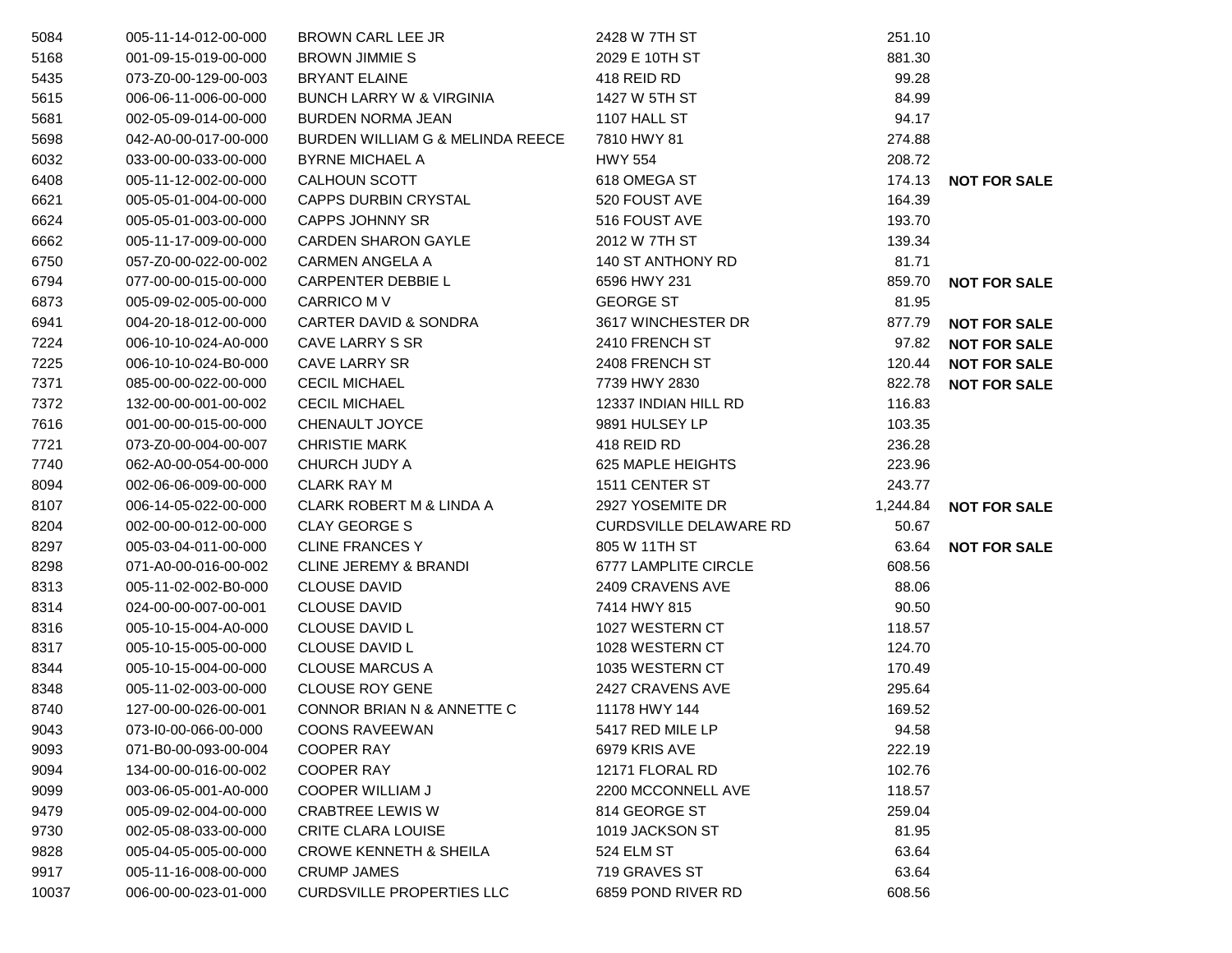| 10051 | 005-04-05-017-00-000 | <b>CURRY DAVID L</b>                          | 632 ELM ST                         | 244.97   |                     |
|-------|----------------------|-----------------------------------------------|------------------------------------|----------|---------------------|
| 10073 | 006-03-02-006-00-000 | <b>CURTIS DARRELL K</b>                       | 232 SYCAMORE ST                    | 414.73   | <b>NOT FOR SALE</b> |
| 10074 | 006-03-02-005-00-000 | <b>CURTIS DARRELL KEITH</b>                   | 228 SYCAMORE ST                    | 69.74    | <b>NOT FOR SALE</b> |
| 10079 | 006-03-02-004-00-000 | <b>CURTIS KEITH</b>                           | 222 SYCAMORE ST                    | 167.43   |                     |
| 10234 | 097-C0-00-011-02-002 | <b>DAMRON ANDREA</b>                          | 9407 HWY 662                       | 125.62   |                     |
| 10414 | 073-10-00-092-00-000 | DAUGHERTY AMANDA K                            | 5455 RED MILE LP                   | 659.49   |                     |
| 10519 | 001-09-04-001-B0-000 | DAVIESS COUNTY INSURANCE INC                  | 1604 E 4TH ST                      | 391.54   |                     |
| 10676 | 019-A0-00-014-00-000 | DAWSON VIOLET N & JOHNNY DAWSON               | 7431 GRIFFITH STATION RD           | 164.80   |                     |
| 10957 | 002-03-03-003-00-000 | DEJARNETTE VIVIAN                             | 1502 TRIPLETT ST                   | 645.55   | <b>NOT FOR SALE</b> |
| 11247 | 073-Z0-00-039-00-002 | <b>DISHON RALPH C</b>                         | 418 REID RD                        | 220.46   |                     |
| 11322 | 062-A0-00-003-00-000 | DOCKEMEYER CHAD O & ANGELA K                  | 222 HUBERT CT                      | 1,091.49 | <b>NOT FOR SALE</b> |
| 11670 | 002-09-05-009-00-000 | DUKE TIFFANY LEE                              | 1313 HAYNES AVE                    | 63.64    |                     |
| 11823 | 034-00-00-015-12-000 | DURBIN E W                                    | 9330 HWY 81                        | 529.50   |                     |
| 11845 | 006-08-05-011-00-000 | DURBIN SHERRY M                               | 113 RIVER RD                       | 185.76   |                     |
| 11921 | 041-Z0-00-001-00-002 | EAGAN MICHAEL J JR                            | 4040 PARK DR                       | 108.08   |                     |
| 12499 | 002-08-05-002-00-000 | <b>ELMER STACY MCINTIRE</b>                   | 1915 E 17TH ST                     | 288.33   |                     |
| 12654 | 002-05-07-014-B0-000 | <b>ENGLE NELSON</b>                           | 1107 OGLESBY ST                    | 128.35   |                     |
| 12655 | 002-05-07-014-C0-000 | <b>ENGLE NELSON</b>                           | 1105 OGLESBY ST                    | 128.35   |                     |
| 12657 | 005-10-01-003-00-000 | <b>ENGLE NELSON E</b>                         | 2417 W 9TH ST                      | 269.38   |                     |
| 12658 | 005-11-13-001-00-000 | <b>ENGLE NELSON E</b>                         | 706 OMEGA ST                       | 200.41   |                     |
| 12659 | 005-11-13-001-A0-000 | <b>ENGLE NELSON E</b>                         | 2500 W 7TH ST                      | 194.93   |                     |
| 12660 | 005-11-15-002-00-000 | <b>ENGLE NELSON E</b>                         | 2301 W 8TH ST                      | 197.96   |                     |
| 12661 | 001-08-06-013-00-000 | <b>ENGLE NELSON E</b>                         | 815 STONE ST                       | 292.01   |                     |
| 12677 | 002-04-10-008-00-000 | <b>ENGLISH HAROLD D</b>                       | 1224 SWEENEY ST                    | 69.74    |                     |
| 12710 | 073-Z0-00-086-00-006 | <b>EPLEY JORDAN</b>                           | 418 REID RD                        | 93.99    |                     |
| 12843 | 071-A0-00-147-00-002 | ETHRIDGE BRENDA                               | 6858 LESLIE LN                     | 239.77   |                     |
| 13071 | 073-Z0-00-109-00-003 | <b>EYLICIO CHUEY &amp; KAREN</b>              | 418 REID RD                        | 432.94   |                     |
| 13072 | 073-Z0-00-079-00-005 | <b>EYLICIO JESSICA</b>                        | 418 REID RD                        | 125.62   |                     |
| 13153 | 073-Z0-00-035-00-002 | <b>FALIN JOHN KEVIN</b>                       | 418 REID RD                        | 136.15   |                     |
| 13200 | 063-F0-00-031-00-000 | FARMER BRADLEY W & APRIL D                    | 1306 WOODMERE LN                   | 4,289.40 | <b>NOT FOR SALE</b> |
| 13296 | 071-B0-00-197-00-002 | <b>FELDPAUCH BRYAN</b>                        | 6972 LEAH LN                       | 81.71    |                     |
| 13378 | 071-00-00-018-00-002 | <b>FERGUSON RAY ANTHONY</b>                   | 6883 HWY 2830                      | 169.52   |                     |
| 14099 | 071-B0-00-083-00-007 | FRANKLIN ALLEN & BETHANY STOUT                | 6939 KRIS AVE                      | 160.76   |                     |
| 14428 | 042-A0-00-003-00-000 | FULKERSON NORMA JO                            | 7686 HWY 81                        | 626.11   |                     |
| 14524 | 089-00-00-058-00-000 | <b>FUQUA ROGER &amp; ANNA</b>                 | 5715 OLD HWY 54                    | 176.55   |                     |
| 14759 | 071-A0-00-007-00-006 | <b>GARCIA FRANCISCO</b>                       | 6733 LAMPLITE CIRCLE               | 116.83   |                     |
| 14770 | 041-Z0-00-003-00-006 | <b>GARCIA VERELO</b>                          | 4040 PARK DR                       | 102.76   |                     |
| 14818 | 108-00-00-071-00-000 | <b>GARRETT KEVIN &amp; KARRON</b>             | <b>2049 YELVINGTON KNOTTSVILLE</b> | 441.72   |                     |
| 15065 | 073-Z0-00-081-00-002 | <b>GIBSON WILLIAM K &amp; KENDALL L MOORE</b> | 418 REID RD                        | 151.96   |                     |
| 15247 | 006-10-06-028-00-000 | <b>GIRTEN TERRIL</b>                          | 2417 W 2ND ST                      | 239.55   |                     |
| 15309 | 079-00-00-042-00-000 | <b>GLASSCOCK RICHARD</b>                      | 10909 RED HILL MAXWELL RD          | 428.21   | <b>NOT FOR SALE</b> |
| 15310 | 079-00-00-043-00-000 | <b>GLASSCOCK RICHARD</b>                      | 10863 RED HILL MAXWELL RD          | 687.58   | <b>NOT FOR SALE</b> |
| 15446 | 071-A0-00-052-00-001 | <b>GOATEE RICK</b>                            | 6770 LAMPLITE CIRCLE               | 151.96   |                     |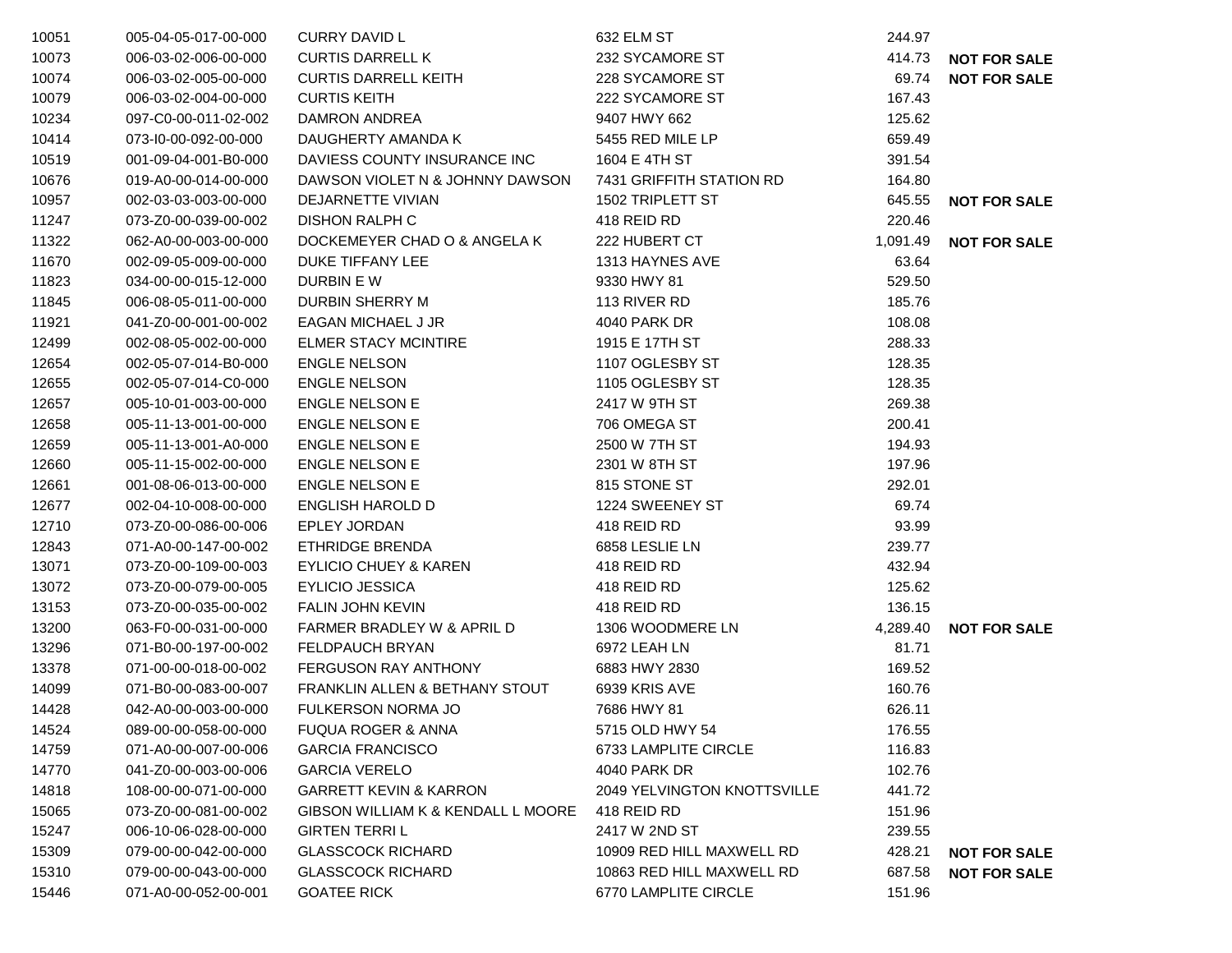| 15642 | 041-Z0-00-004-00-004 | <b>GOMEZ EVANDE</b>                      | 4040 PARK DR           | 134.40   |                     |
|-------|----------------------|------------------------------------------|------------------------|----------|---------------------|
| 15729 | 002-08-06-001-00-000 | <b>GOODMAN LOLA B</b>                    | 1505 ALEXANDER AVE     | 94.17    |                     |
| 15730 | 002-08-06-016-00-000 | <b>GOODMAN LOLA B</b>                    | 1507 ALEXANDER AVE     | 100.26   |                     |
| 16184 | 073-H0-00-022-00-000 | <b>GREATHOUSE RICHARD L JR</b>           | 2018 KEENLAND PKWY     | 283.70   |                     |
| 16206 | 005-04-05-019-00-000 | <b>GREEN FRANCHESTERA</b>                | 815 W 7TH ST           | 63.64    |                     |
| 16263 | 005-04-05-028-00-000 | <b>GREEN WILLIE JR &amp; PATSY</b>       | 603 POPLAR ST          | 81.95    |                     |
| 16458 | 006-07-03-004-00-000 | <b>GRIFFITH JUSTIN W</b>                 | 224 CRABTREE AVE       | 248.65   |                     |
| 16776 | 006-15-08-003-00-000 | HAGAN JOSEPH G & SHEILA K                | 156 HUMMINGBIRD LP E   | 1,002.47 | <b>NOT FOR SALE</b> |
| 16796 | 114-00-00-070-06-000 | <b>HAGAN MARIE N</b>                     | 6342 BOSTON SPUR       | 573.45   |                     |
| 16858 | 024-00-00-041-19-000 | <b>HAGAN WILLIAM J</b>                   | 5332 MT ZION SCHOOL RD | 384.32   |                     |
| 16859 | 025-00-00-039-00-000 | <b>HAGAN WILLIAM J</b>                   | 5773 MACEDONIA RD      | 573.45   |                     |
| 16914 | 059-00-00-133-00-000 | <b>HAIMES BARRY C &amp;</b>              | 10926 GORE RD          | 696.74   |                     |
| 17064 | 073-Z0-00-135-00-005 | HALL JASON & RACHELLE WEDDING            | 418 REID RD            | 134.40   |                     |
| 17075 | 073-Z0-00-011-00-006 | <b>HALL KENDRA</b>                       | 418 REID RD            | 95.75    |                     |
| 17146 | 071-A0-00-042-00-005 | <b>HALL TAMIKA</b>                       | 6730 LAMPLITE CIRCLE   | 116.83   |                     |
| 17197 | 077-Z0-00-034-00-003 | <b>HAMILTON ANGELA</b>                   | 6556 HWY 231           | 99.28    |                     |
| 17320 | 093-00-00-053-00-000 | <b>HAMILTON JOSEPH HENRY</b>             | PLEASANT RIDGE LN      | 296.53   |                     |
| 17444 | 071-B0-00-033-00-001 | <b>HANCOCK AARON</b>                     | 6944 LAMPLITE CIRCLE   | 257.34   |                     |
| 17639 | 006-06-07-010-00-000 | HARDIN TIMOTHY W & EVON M                | 313 LITTELL ST         | 149.73   |                     |
| 17644 | 006-11-04-009-00-000 | <b>HARDISON BARRY K &amp; LORI ASHBY</b> | 2409 W 5TH ST          | 124.70   |                     |
| 17645 | 006-06-08-016-00-000 | <b>HARDISON ELIZABETH E</b>              | 1708 W 4TH ST          | 287.09   | <b>NOT FOR SALE</b> |
| 17778 | 001-03-04-006-00-000 | HARPER ROBERT T                          | 528 J R MILLER BLVD    | 222.39   |                     |
| 17909 | 003-04-07-009-00-000 | <b>HARRISON BILLY D &amp;</b>            | 1709 E 20TH ST         | 237.06   |                     |
| 18053 | 019-A0-00-014-A0-000 | <b>HATFIELD ERIC NATHANIEL</b>           | 7426 SHORT ST          | 308.27   |                     |
| 18197 | 003-09-06-030-00-000 | <b>HAWN JAMES D</b>                      | 3020 DAVIESS ST        | 98.45    |                     |
| 18198 | 002-10-05-009-00-000 | HAWS GLEN LEE JR                         | 1661 GLENDALE AVE      | 216.29   |                     |
| 18542 | 073-H0-00-023-00-000 | <b>HAYDEN TIMOTHY M II</b>               | 2019 KEENLAND PKWY     | 313.50   |                     |
| 18750 | 006-13-10-005-00-000 | <b>HEAD PATSY G</b>                      | 3507 BAYBROOK ST       | 233.31   |                     |
| 18937 | 005-11-07-004-00-000 | <b>HENDERSON ELIZABETH RITA</b>          | 608 POINDEXTER ST      | 243.77   |                     |
| 19133 | 041-Z0-00-006-00-004 | <b>HERLEIN TIMOTHY</b>                   | 4040 PARK DR           | 292.45   |                     |
| 19884 | 059-00-00-060-00-000 | HOGLE WILLIAM C JR & SHEILA G            | 465 HARMONS FERRY RD W | 81.71    |                     |
| 19900 | 072-00-00-026-00-001 | <b>HOLCOMB HAROLD</b>                    | 5788 HWY 2830          | 116.83   |                     |
| 19901 | 073-Z0-00-032-00-002 | <b>HOLCOMB JEFF</b>                      | 418 REID RD            | 93.99    |                     |
| 20022 | 084-A0-00-020-00-000 | HONEYCUTT MARGARET K                     | 109 HIGH ST            | 327.56   |                     |
| 20608 | 005-13-13-002-00-000 | HOWARD PAUL C JR                         | 801 GARDENSIDE DR      |          | 63.64 NOT FOR SALE  |
| 20623 | 127-00-00-023-00-001 | <b>HOWARD RICKY</b>                      | 10921 HWY 144          | 195.87   |                     |
| 20949 | 002-07-06-017-00-000 | <b>HUMPHREY ELBERT &amp; NANCY</b>       | 1625 HALL ST           | 125.29   |                     |
| 20950 | 002-07-06-016-00-000 | HUMPHREY ELBERT W & NANCY                | 1629 HALL ST           | 57.52    |                     |
| 21063 | 003-04-05-005-00-000 | <b>HURM CHRISTOPHER D</b>                | 1533 E 20TH ST         | 273.08   |                     |
| 21136 | 071-B0-00-163-00-003 | <b>HUSKISSON RAYMOND L</b>               | 7335 LAMPLITE CIRCLE   | 327.56   |                     |
| 21489 | 073-H0-00-119-00-000 | <b>ISBELL RICKY</b>                      | 5405 BELMONT CT        | 194.13   |                     |
| 21967 | 076-00-00-113-00-002 | JACKSON LAURA J                          | 5840 MILLERS MILL RD   | 362.70   |                     |
| 22349 | 003-04-06-005-00-000 | JARBOE WILLIAM H                         | 1711 E 19TH ST         | 185.16   |                     |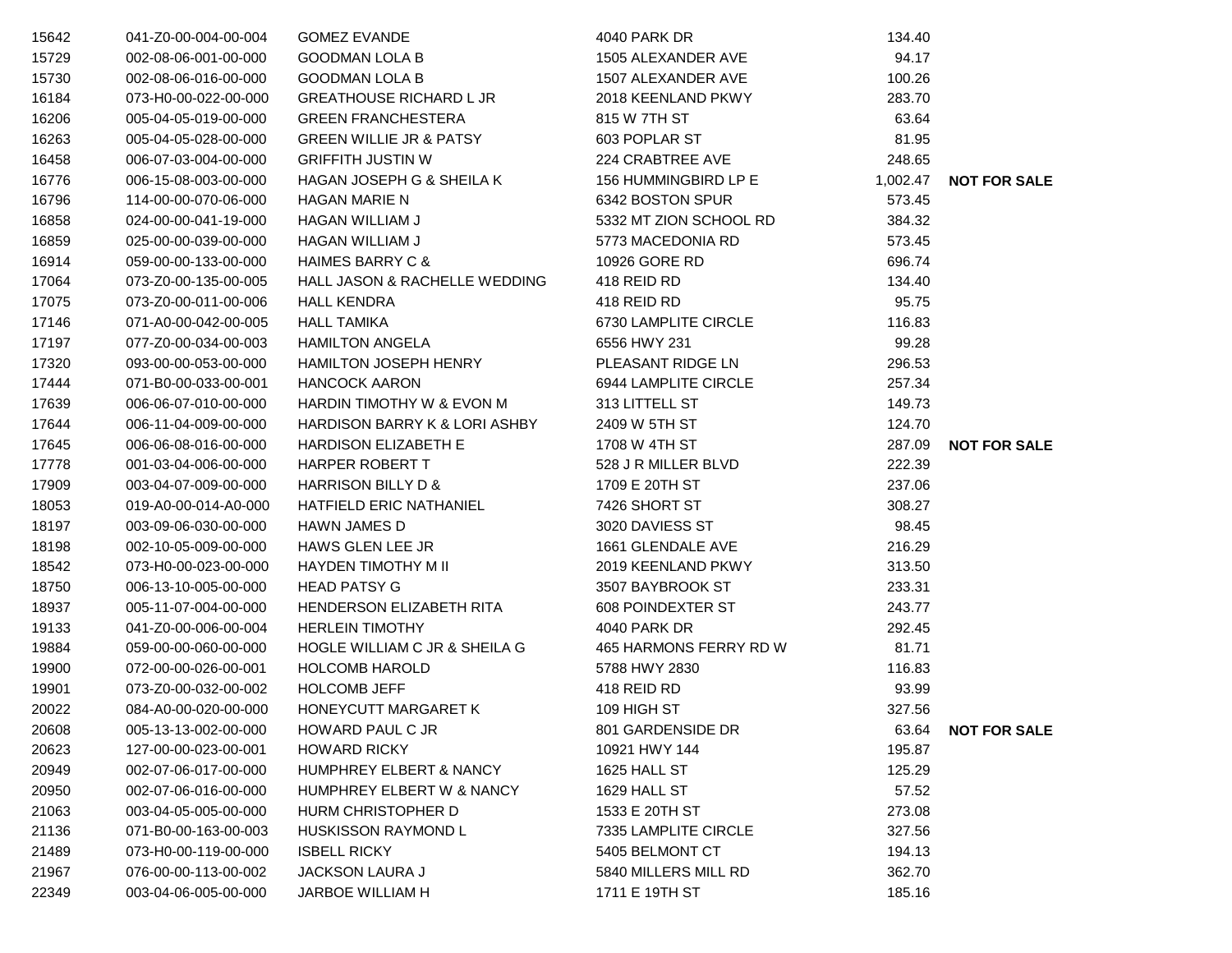| 22350 | 005-10-15-004-B0-000 | <b>JARNAGIN BILL</b>             | 2625 LANCASTER AVE        | 84.99    |                     |
|-------|----------------------|----------------------------------|---------------------------|----------|---------------------|
| 22950 | 071-Z0-00-028-00-003 | <b>JOHNSON URIAH</b>             | 6828 THOMA DR             | 222.19   |                     |
| 23737 | 001-07-13-013-00-000 | <b>KELLER KATHY ANN</b>          | 732 JACKSON ST            | 215.69   |                     |
| 23818 | 104-00-00-031-00-001 | <b>KELLY WILLIAM</b>             | 4960 POPLAR LOG BRIDGE RD | 180.03   |                     |
| 23971 | 004-24-09-023-00-000 | <b>KESSINGER JONATHAN</b>        | 2421 STRICKLAND DR        | 1,510.00 | <b>NOT FOR SALE</b> |
| 24055 | 071-A0-00-115-00-004 | <b>KIMBLEY TIMOTHY</b>           | 6708 LESLIE LN            | 183.59   |                     |
| 24056 | 071-B0-00-134-00-005 | <b>KIMBLEY TONY</b>              | 6961 JAMIE LN             | 116.83   |                     |
| 24226 | 073-I0-00-028-00-000 | KIRBY WILLIAM                    | 2370 KEENLAND PKWY        | 301.23   |                     |
| 24312 | 071-A0-00-014-00-007 | <b>KITTERMAN SANDRA</b>          | 6769 LAMPLITE CIRCLE      | 90.50    |                     |
| 24505 | 005-04-08-012-00-000 | KOGER CHARLES D & DELILAH G      | 814 W 7TH ST              | 69.74    | <b>NOT FOR SALE</b> |
| 24840 | 002-02-02-011-00-000 | KUYKENDALL RONALD D              | 1626 J R MILLER BLVD      | 94.17    |                     |
| 25099 | 071-A0-00-044-00-001 | <b>LAMM PEGGY</b>                | 6738 LAMPLITE CIRCLE      | 81.71    |                     |
| 25226 | 071-A0-00-062-00-006 | <b>LANHAM CALEB</b>              | 6828 LAMPLITE CIRCLE      | 95.75    |                     |
| 25227 | 071-B0-00-120-00-004 | <b>LANHAM CAMI</b>               | 7351 LAMPLITE CIRCLE      | 90.50    |                     |
| 25743 | 062-F0-00-008-00-000 | LEE SHIRLEY                      | 2217 WESTERFIELD DR       | 620.85   |                     |
| 25925 | 071-A0-00-026-00-002 | <b>LEWIS KAREN</b>               | 6835 LAMPLITE CIRCLE      | 90.50    |                     |
| 25945 | 005-09-05-004-00-000 | LEWIS MICHAEL K                  | 910 SUTHERLAND AVE        | 142.70   | <b>NOT FOR SALE</b> |
| 26068 | 001-07-13-002-00-000 | LINDSAY CRYSTAL S                | 702 JACKSON ST            | 69.74    |                     |
| 26084 | 002-05-06-002-00-000 | LINDSEY HERMAN E                 | 904 ELSMERE ST            | 124.70   |                     |
| 26092 | 003-05-07-016-00-000 | <b>LINDSEY KARL</b>              | 1907 ALEXANDER AVE        | 149.11   |                     |
| 26127 | 005-10-10-009-00-000 | LING ROBERT LEO                  | 2034 W 10TH ST            | 63.64    |                     |
| 26268 | 006-05-03-004-00-000 | <b>LOGSDON JEFFREY</b>           | 1529 W 2ND ST             | 116.18   |                     |
| 26352 | 073-Z0-00-116-00-002 | <b>LORD TRACY</b>                | 418 REID RD               | 269.63   |                     |
| 26410 | 004-14-04-002-00-000 | LOWE CHRISTINE THOMAS            | <b>2020 YORK DR</b>       | 868.40   | <b>NOT FOR SALE</b> |
| 26595 | 071-B0-00-056-00-001 | <b>LYONS TROY</b>                | 6977 LESLIE LN            | 204.65   |                     |
| 27361 | 006-12-13-004-00-000 | MASON AMBER M & ROGER D CALHOUN  | 502 FLEETWOOD DR          | 305.40   | <b>NOT FOR SALE</b> |
| 28127 | 005-04-07-007-00-000 | <b>MCCARTY DULCIE</b>            | 730 WALNUT ST             | 211.40   | <b>NOT FOR SALE</b> |
| 28262 | 077-Z0-00-025-00-002 | <b>MCCORMICK MICHAEL</b>         | 6556 HWY 231              | 178.27   |                     |
| 28368 | 120-00-00-041-00-000 | MCDANIEL LARRY B & BRENDA        | 8679 JACK HINTON RD       | 434.71   |                     |
| 28707 | 003-10-04-039-00-000 | <b>MCKNIGHT ROBERT R</b>         | 218 LEGION BLVD W         | 552.10   | <b>NOT FOR SALE</b> |
| 28861 | 006-04-10-006-00-000 | <b>MEADOWS DAVID E</b>           | 114 SYCAMORE ST           | 106.38   |                     |
| 28938 | 002-08-09-002-00-000 | <b>MEISSNER WILLIAM</b>          | 1706 ALEXANDER AVE        | 222.39   |                     |
| 29010 | 090-00-00-109-00-000 | <b>MERCER CASEY W</b>            | 6303 HWY 762              | 120.91   |                     |
| 29046 | 107-00-00-012-01-000 | <b>MERIDETH NATHAN B</b>         | 1397 CHESTNUT GROVE RD S  | 1,869.48 | <b>NOT FOR SALE</b> |
| 29118 | 073-Z0-00-050-00-002 | MESERVE CRYSTAL                  | 418 REID RD               | 87.01    |                     |
| 29160 | 073-Z0-00-115-00-004 | <b>MEZA FRANCISCO JR</b>         | 418 REID RD               | 202.90   |                     |
| 29270 | 073-Z0-00-117-00-002 | MILES JAMIE                      | 418 REID RD               | 150.21   |                     |
| 29338 | 012-00-00-016-00-000 | MILLAY GREGORY ALLEN             | 1590 FOGLE RD             | 476.83   |                     |
| 29371 | 071-A0-00-131-00-001 | <b>MILLAY MARTIN</b>             | 6776 LESLIE LN            | 195.87   |                     |
| 29490 | 005-13-13-001-00-000 | MILLER GEORGE K & JUNE TRUST     | 2700 CRAVENS AVE          | 459.90   |                     |
| 29869 | 077-Z0-00-006-00-001 | <b>MITCHELL BRUCE &amp; GINA</b> | 6556 HWY 231              | 101.01   |                     |
| 29948 | 071-A0-00-109-00-003 | <b>MITCHELL VERNON</b>           | 6723 LESLIE LN            | 155.46   |                     |
| 30138 | 071-B0-00-123-00-005 | MOORE ELIZABETH                  | 7339 LAMPLITE CIRCLE      | 222.19   |                     |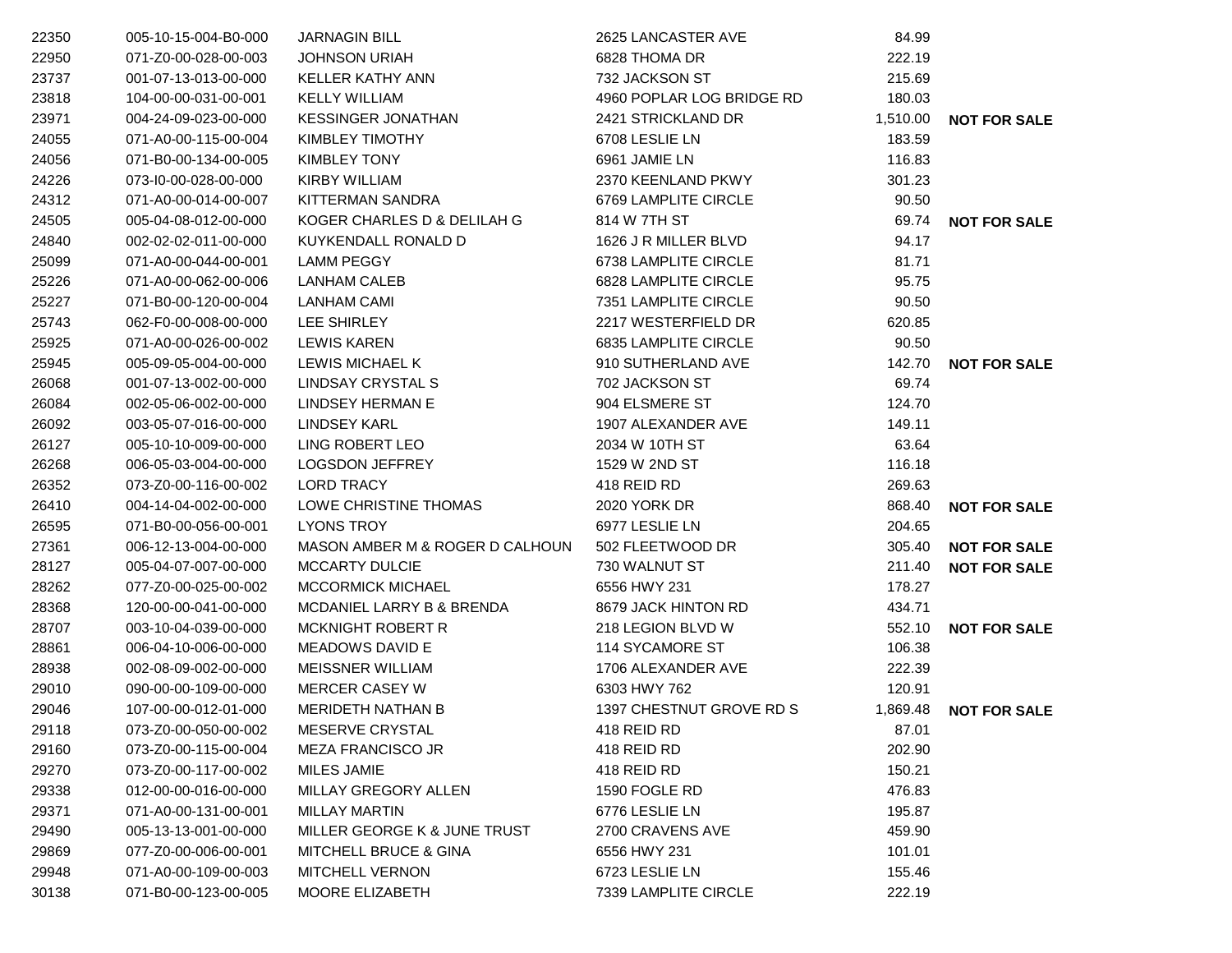| 30241 | 073-Z0-00-121-00-004 | <b>MORALES EUFEMIA</b>                                  | 418 REID RD               | 151.96   |                     |
|-------|----------------------|---------------------------------------------------------|---------------------------|----------|---------------------|
| 30243 | 077-Z0-00-018-00-004 | <b>MORALES PATRICK</b>                                  | 6556 HWY 231              | 109.80   |                     |
| 30244 | 073-Z0-00-110-00-003 | <b>MORALES WILFREDO</b>                                 | 418 REID RD               | 245.03   |                     |
| 30295 | 071-A0-00-076-00-002 | <b>MORGAN KIMBERLY</b>                                  | 6869 LESLIE LN            | 81.71    |                     |
| 30306 | 041-Z0-00-024-00-005 | <b>MORLES GEMIMA</b>                                    | <b>4040 PARK DR</b>       | 99.28    |                     |
| 30408 | 073-Z0-00-006-00-005 | <b>MORRIS KRISINDA</b>                                  | 418 REID RD               | 90.50    |                     |
| 30564 | 075-L0-00-002-00-000 | <b>MOSS LANA M</b>                                      | 3801 BOULDER LN           | 3,285.46 | <b>NOT FOR SALE</b> |
| 30981 | 103-00-00-006-00-003 | <b>MYERS KURT</b>                                       | 7184 HWY 762              | 750.80   |                     |
| 31073 | 071-A0-00-046-00-003 | <b>NAPIER CYNTHIA</b>                                   | 6746 LAMPLITE CIRCLE      | 116.83   |                     |
| 31418 | 073-Z0-00-060-00-003 | <b>NEWTON WILLIAM &amp; MISTY</b>                       | 418 REID RD               | 239.77   |                     |
| 31463 | 019-A0-00-007-00-000 | NICOLAS WILLIAM C & ANGELA D                            | 7416 FRENCH ISLAND RD     | 248.56   |                     |
| 32363 | 076-00-00-111-00-000 | OWENS JOANNA M                                          | 5516 MILLERS MILL RD      | 441.72   |                     |
| 32753 | 001-09-02-014-00-000 | PALMER RONALD & STACEY                                  | 1627 PAYNE AVE            | 335.94   |                     |
| 33216 | 001-04-01-028-00-000 | <b>PAYNE ALLEN</b>                                      | 306 E 5TH ST              | 143.02   | <b>NOT FOR SALE</b> |
| 33270 | 006-05-02-002-00-000 | PAYNE CHARLES B & MARGARET M                            | 110 ORCHARD ST            | 94.17    | <b>NOT FOR SALE</b> |
| 33572 | 096-00-00-081-02-001 | PAYNE RANDY & MELINDA                                   | 10651 KELLY CEMETERY RD   | 118.60   |                     |
| 33631 | 092-00-00-002-00-000 | <b>PAYNE STEVE R &amp; KAREN</b>                        | 8122 HWY 231              | 296.53   |                     |
| 33930 | 084-A0-00-037-00-000 | PERRY JAMES SYLVESTER JR                                | 9249 KELLY CEMETERY RD    | 677.38   |                     |
| 34392 | 002-10-04-015-00-000 | POLLARD TERRY                                           | 1652 GLENDALE AVE         | 57.52    |                     |
| 34393 | 002-10-04-016-00-000 | POLLARD TERRY                                           | 1656 GLENDALE AVE         | 247.41   |                     |
| 34444 | 001-07-11-009-00-000 | PORTER AMANDA GIBSON                                    | 725 HATHAWAY ST           | 81.95    |                     |
| 34445 | 002-05-04-024-A0-000 | PORTER AMANDA GIBSON                                    | 1007 HALL ST              | 63.64    | <b>NOT FOR SALE</b> |
| 34453 | 033-00-00-010-00-000 | PORTER CHARLES E & LINDA K                              | 5031 WINDY HOLLOW RD      | 243.83   |                     |
| 34895 | 071-B0-00-035-00-002 | PROCTOR BEVERLY SAGO                                    | 6936 LAMPLITE CIRCLE      | 222.19   |                     |
| 35068 | 005-09-04-003-00-000 | PYTLIK RICHARD                                          | 910 MCGILL ST             | 234.60   |                     |
| 35523 | 057-Z0-00-008-00-002 | RAMIAREZ GENER                                          | 140 ST ANTHONY RD         | 134.40   |                     |
| 35740 | 086-A0-00-001-00-000 | RECOMMENDED MANAGEMENT LLC                              | 6340 WATERFIELD DR        | 243.83   |                     |
| 35741 | 086-A0-00-001-C0-000 | RECOMMENDED MANAGEMENT LLC                              | 6330 WATERFIELD DR        | 243.83   |                     |
| 35742 | 086-A0-00-001-D0-000 | RECOMMENDED MANAGEMENT LLC                              | 6320 WATERFIELD DR        | 243.83   |                     |
| 35743 | 006-18-03-005-00-000 | RECOMMENDED MANAGEMENT TEAM LLC 4130 HARBOR HILLS TRACE |                           | 243.83   |                     |
| 35746 | 086-A0-00-001-A0-000 | RECOMMENDED MANAGEMENT TEAM LLC HWY 405                 |                           | 437.01   |                     |
| 35988 | 005-03-06-014-00-000 | <b>RENFROW CHARLOTTE EVONNE</b>                         | 904 W 11TH ST             | 66.66    |                     |
| 36008 | 006-10-06-034-A0-000 | RENFROW WILLIAM JR & RHONDA                             | 115 EWING RD              | 262.09   |                     |
| 36012 | 005-09-02-016-00-000 | RENFROW WILLIAM SR & GERALDINE                          | 803 POINDEXTER ST         | 70.32    | <b>NOT FOR SALE</b> |
| 36090 | 005-06-01-007-00-000 | REYNOLDS J W & GLADYS                                   | 1435 W 9TH ST             | 81.95    | <b>NOT FOR SALE</b> |
| 36242 | 120-00-00-017-00-002 | RHODES TAMMY L & STEVE                                  | 6755 AULL RD              | 490.88   |                     |
| 36304 | 092-00-00-006-00-000 | RICHARDS CATALINA                                       | RED HILL MAXWELL RD       | 120.91   |                     |
| 36377 | 086-A0-00-004-A0-000 | <b>RICHMOND E W</b>                                     | <b>WRIGHTS LANDING RD</b> | 384.32   |                     |
| 36424 | 006-05-07-015-00-000 | <b>RIDINGS MARY L</b>                                   | 1532 HERR AVE             | 173.54   | <b>NOT FOR SALE</b> |
| 36453 | 059-00-00-067-00-002 | <b>RILEY BRAD</b>                                       | 731 HARMONS FERRY RD W    | 371.48   |                     |
| 36784 | 038-E0-00-013-00-000 | ROBERTS CLARENCE D & JEAN                               | 5310 ASHLAND AVE          | 915.88   | <b>NOT FOR SALE</b> |
| 37003 | 113-00-00-104-01-000 | ROBERTS THOMAS R & BONNIE                               | 8770 HWY 54               | 633.17   |                     |
| 37250 | 071-A0-00-140-00-004 | ROGERS CAROLYN                                          | 6830 LESLIE LN            | 187.09   |                     |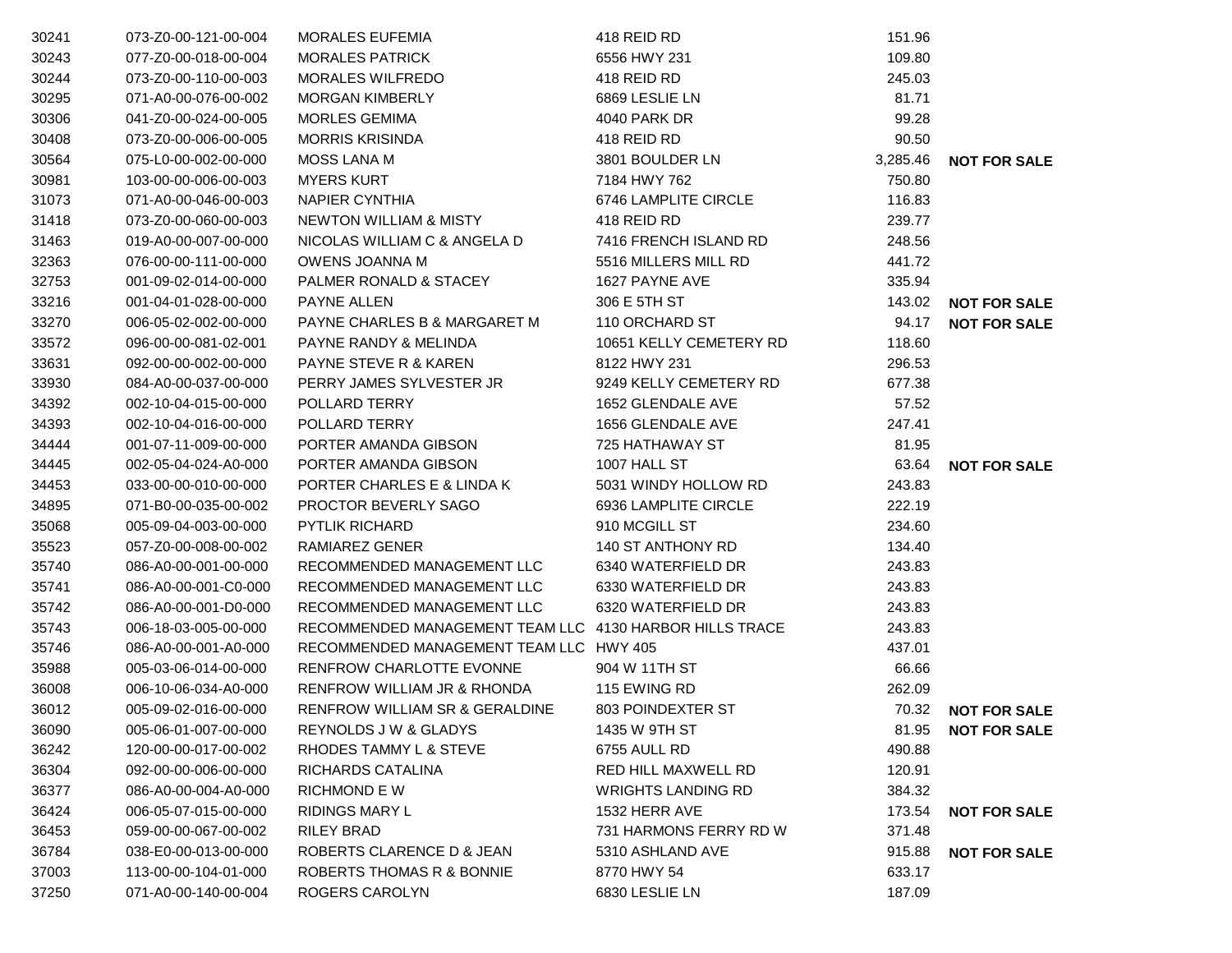| 37370 | 073-Z0-00-108-00-002 | <b>ROSS HARLAN</b>                  | 418 REID RD                 | 236.28   |                     |
|-------|----------------------|-------------------------------------|-----------------------------|----------|---------------------|
| 37535 | 085-00-00-009-00-003 | <b>RUDISELL BRIAN</b>               | 7848 HWY 2830               | 520.76   |                     |
| 37851 | 073-Z0-00-122-00-004 | <b>SALAZAR HOMERO</b>               | 418 REID RD                 | 187.09   |                     |
| 37900 | 005-04-12-005-00-000 | <b>SAMPSON ERNIE</b>                | 1111 W 9TH ST               | 246.82   |                     |
| 37901 | 006-08-02-030-00-000 | <b>SAMPSON ERNIE</b>                | 53 GILMOUR CT               | 248.65   |                     |
| 37902 | 006-09-02-024-00-000 | <b>SAMPSON ERNIE</b>                | 1702 LOCK AVE               | 218.73   |                     |
| 37903 | 001-09-11-018-00-000 | <b>SAMPSON ERNIE</b>                | 1734 MCCULLOCH AVE          | 313.37   |                     |
| 37904 | 020-00-00-012-01-000 | <b>SAMPSON ERNIE</b>                | 620 HWY 1554                | 1,650.43 | <b>NOT FOR SALE</b> |
| 37910 | 005-04-12-008-00-000 | SAMPSON ROY COAL CO INC             | 811 PLUM ST                 | 181.48   |                     |
| 38049 | 071-A0-00-056-00-005 | SANTOS ANGELA                       | 6804 LAMPLITE CIRCLE        | 99.28    |                     |
| 38051 | 073-Z0-00-114-00-002 | SANTOS JESENNIA                     | 418 REID RD                 | 352.17   |                     |
| 38174 | 071-Z0-00-012-00-002 | <b>SCHARTUNG BRANDON</b>            | 6845 HWY 2830               | 125.62   |                     |
| 38511 | 073-Z0-00-059-00-003 | <b>SEATON TINA</b>                  | 418 REID RD                 | 109.80   |                     |
| 38632 | 001-09-12-001-00-000 | <b>SHADRICK ERNEST &amp; MAGGIE</b> | 2027 HUGHES AVE             | 208.72   |                     |
| 38903 | 071-B0-00-209-00-002 | <b>SHIREL KENNEY</b>                | 6924 LEAH LN                | 222.19   |                     |
| 39008 | 005-01-01-015-00-000 | <b>SHOWN EVELYN</b>                 | 630 CEDAR ST                | 224.26   |                     |
| 39264 | 073-Z0-00-112-00-003 | <b>SIMPSON ROXIE</b>                | 418 REID RD                 | 132.66   |                     |
| 39351 | 015-A0-00-038-00-000 | SINNETT JAMES & JANICE              | 7034 HWY 815                | 230.96   |                     |
| 39352 | 015-A0-00-039-00-000 | SINNETT JAMES JANICE & EMMA         | <b>HWY 815</b>              | 173.58   |                     |
| 39355 | 002-05-04-010-00-000 | SINNETT MARY ELIZABETH              | 1000 JACKSON ST             | 60.58    |                     |
| 39432 | 073-Z0-00-025-00-001 | <b>SLACK JESSE</b>                  | 418 REID RD                 | 213.41   |                     |
| 39739 | 071-A0-00-152-00-002 | <b>SMITH MARY</b>                   | 6878 LESLIE LN              | 169.52   |                     |
| 39801 | 071-B0-00-050-00-004 | <b>SMITH RETA</b>                   | 6953 LESLIE LN              | 187.09   |                     |
| 39817 | 071-A0-00-119-00-007 | <b>SMITH ROBIN &amp; RACHEL</b>     | 6724 LESLIE LN              | 134.40   |                     |
| 39911 | 107-00-00-033-00-000 | SNELSON JESSIE OLIVER               | <b>GOBLER FORD RD</b>       | 114.70   |                     |
| 39947 | 071-A0-00-035-00-003 | SNYDER MELLISSA                     | <b>6871 LAMPLITE CIRCLE</b> | 169.52   |                     |
| 40295 | 084-00-00-057-00-000 | <b>SPURRIER STEVE</b>               | 8931 AUBREY RD              | 742.00   |                     |
| 40723 | 059-A0-00-042-00-000 | STEWART EDWARD R ESTATE             | 390 HWY 140 W               | 164.80   |                     |
| 40811 | 096-00-00-034-00-005 | <b>STINNETT KEVIN</b>               | 347 POTTS RD                | 83.48    |                     |
| 41312 | 073-F0-00-046-00-000 | SUTHERLAND JAMES JR & AMANDA M      | 4920 CAMBRIDGE DR           | 1,223.20 | <b>NOT FOR SALE</b> |
| 41451 | 003-38-09-334-00-000 | SZETELA TINA M                      | 2987 SUMMER POINT CT        | 3,441.76 | <b>NOT FOR SALE</b> |
| 42029 | 059-A0-00-015-00-000 | THE PACIFIC WEST GROUP INC          | 209 HWY 140 W               | 208.72   |                     |
| 42856 | 041-Z0-00-014-00-003 | <b>TOMAS MAGDALENA</b>              | 4040 PARK DR                | 101.01   |                     |
| 42941 | 005-05-08-004-00-000 | TORRES KERRI A & ANGEL L III        | 708 GEORGE ST               | 84.99    | <b>NOT FOR SALE</b> |
| 43347 | 097-Z0-00-069-00-005 | <b>TUCKER JASON</b>                 | 8400 HWY 405                | 819.31   |                     |
| 43844 | 071-A0-00-094-00-004 | <b>VELASCO OTILIO HERNANDEZ</b>     | 6783 LESLIE LN              | 108.08   |                     |
| 44293 | 102-00-00-066-00-004 | <b>WALTON ANDREW C</b>              | 6420 OLD STATE RD           | 90.50    |                     |
| 44603 | 122-00-00-067-01-001 | WATHEN JOHN & ANGELA                | 8159 CRISP RD               | 573.45   |                     |
| 44664 | 005-04-05-022-00-000 | <b>WATKINS KEITH</b>                | 625 POPLAR ST               | 94.12    |                     |
| 44683 | 062-B0-00-074-00-000 | WATSON BRENDA JUNE &                | 2004 MCCULLOCH AVE          | 173.58   |                     |
| 44687 | 073-Z0-00-076-00-001 | <b>WATSON GLENN ESTATE</b>          | 418 REID RD                 | 90.50    |                     |
| 44945 | 071-A0-00-082-00-005 | <b>WEISMAN BEVERLY</b>              | 6845 LESLIE LN              | 125.62   |                     |
| 45959 | 125-00-00-044-01-000 | WILLENBORG DEREK BRADLEY            | 12586 HWY 951               | 424.14   |                     |